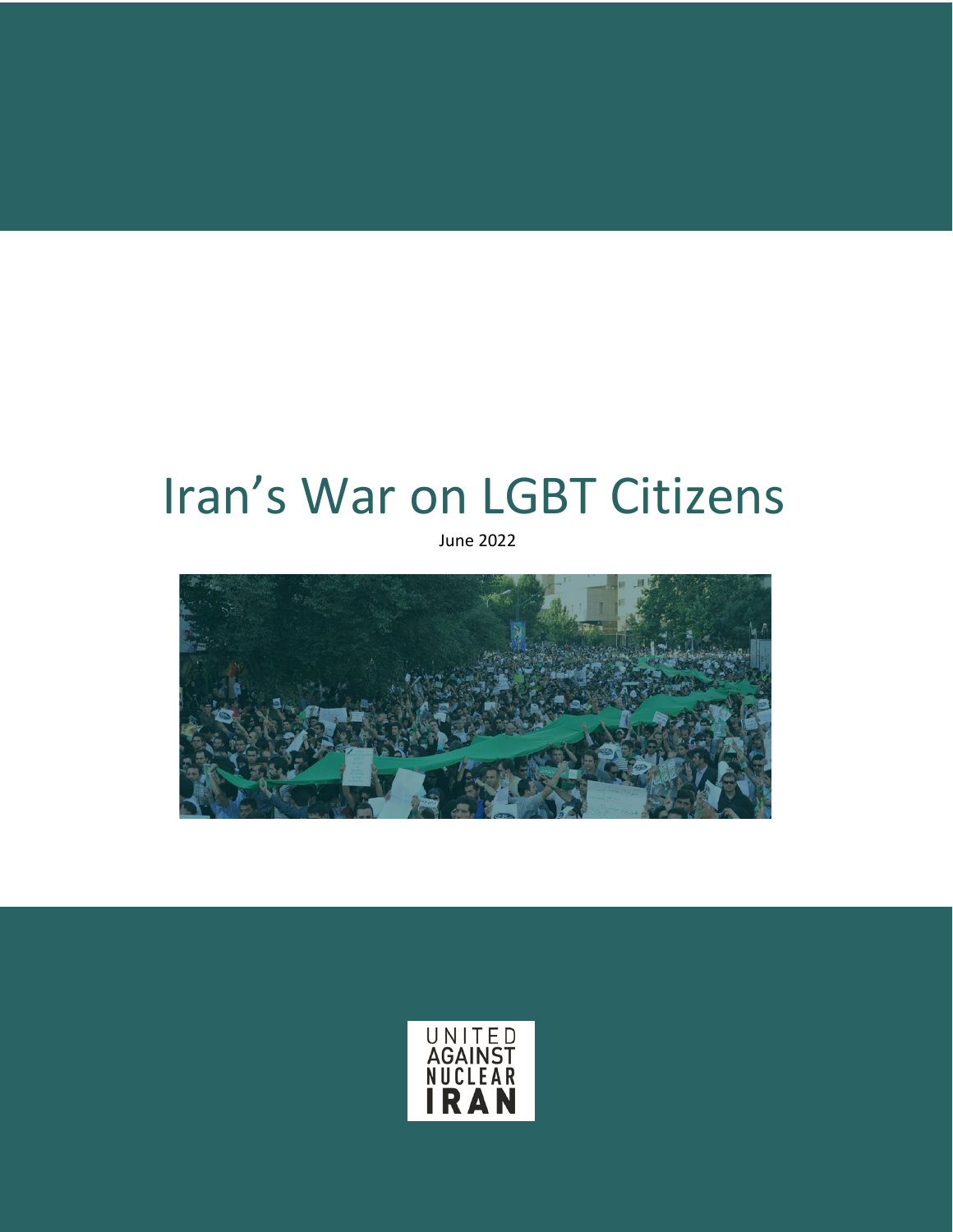

# **Table of Contents**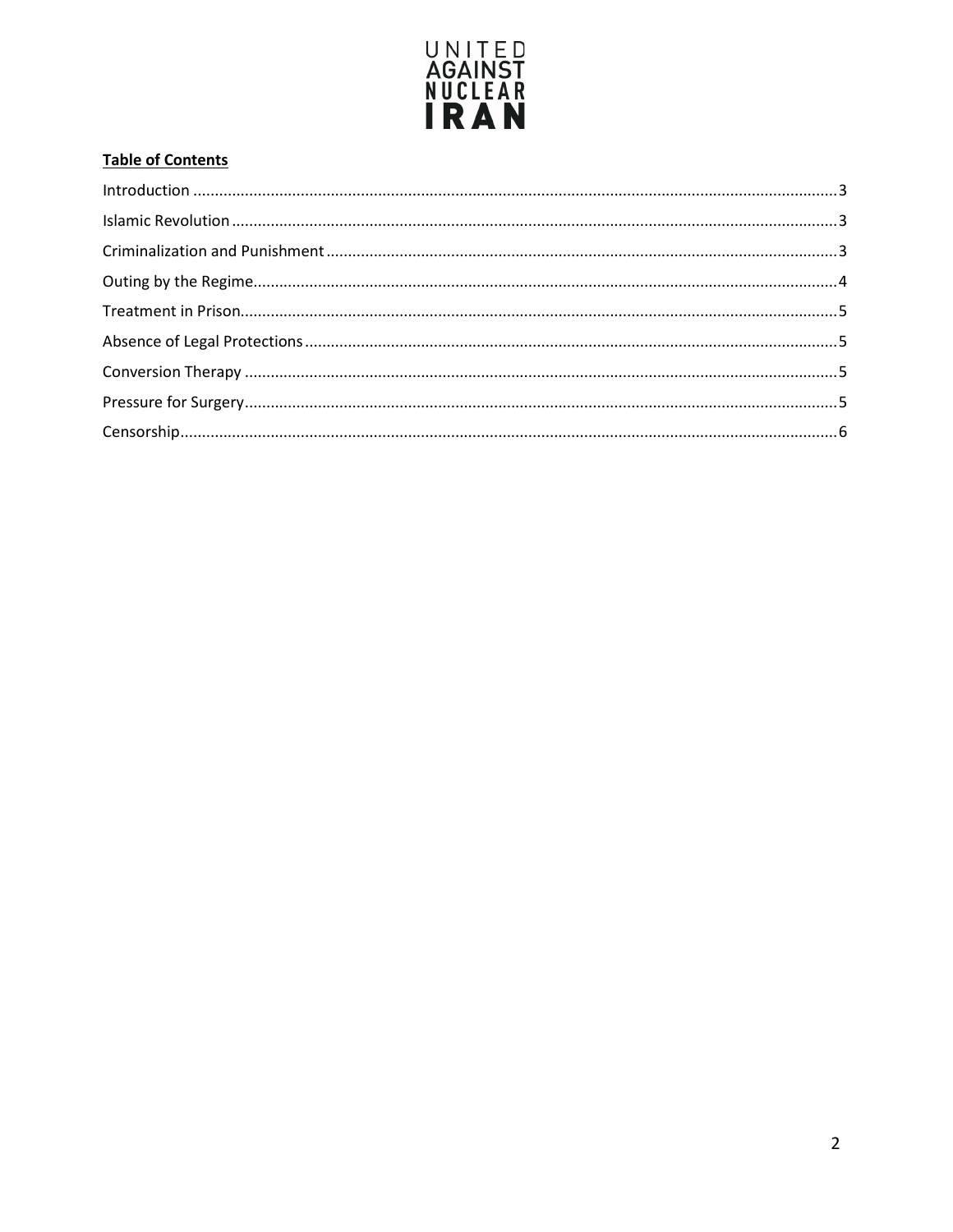

## <span id="page-2-0"></span>**Introduction**

Iran's Islamist regime persecutes and discriminates against lesbian, gay, bisexual, and transgender (LGBT) citizens. Tehran criminalizes same-sex intercourse and harshly punishes (sometimes by execution) those who engage in it, provides no legal protections for LGBT individuals, compels LGBT children to go through brutal "conversion therapy," and pressures gay and lesbian Iranians to undergo sex-reassignment surgery. Consequently, gay, lesbian, and bisexual Iranians are forced to hide their sexual orientation and conceal same-sex romantic relationships in order to avoid arrest, imprisonment, flogging, and even execution.

In June of 2019, Iran's then–foreign minister, Mohammad Javad Zarif, [defended](https://www.dw.com/en/iran-defends-execution-of-gay-people/a-49144899) his government's execution of gay people, stating, "Our society has moral principles. And we live according to these principles. These are moral principles concerning the behavior of people in general. And that means that the law is respected and the law is obeyed."

## <span id="page-2-1"></span>**Islamic Revolution**

Ayatollah Ruhollah Khomeini and his government began systematically oppressing homosexuals upon seizing power in the 1979 Islamic Revolution. The new regime quickly and publicly [executed thousands,](https://www.nytimes.com/1989/06/04/obituaries/ayatollah-ruhollah-khomeini-89-the-unwavering-iranian-spiritual-leader.html?pagewanted=all) including homosexuals. Khomeini, Iran's first "supreme leader,[" justified](https://www.nytimes.com/1979/10/07/archives/an-interview-with-khomeini.html) killing gays as necessary to "eliminate corruption," comparing them to gangrene and claiming the condemned people would otherwise "contaminate others and spread."

## <span id="page-2-2"></span>**Criminalization and Punishment**

The Islamic Republic's legal system, including it[s Islamic penal code,](https://iranhrdc.org/english-translation-of-books-i-ii-of-the-new-islamic-penal-code/#45) is based on a harsh interpretation of Islamic law. Consensual sexual relations between two men or two women are forbidden. Penetrative intercourse between two men is generally punishable by death for the "passive" party. The "active" party receives capital punishment if he used coercion or is married, and 100 lashes if not. However, if the "active" party is not a Muslim and the "passive" one is, the "active" one receives the death penalty. Nonpenetrative intercourse generally is penalized by dozens of lashes. Again, however, if the "active" party is not a Muslim and the "passive" one is, the former is subject to capital punishment. Intercourse between two women incurs a penalty of 100 lashes and is punishable by death upon the fourth offense.

In several instances, Iranian law [does not distinguish between consensual and non-consensual sexual](https://www.state.gov/reports/2020-country-reports-on-human-rights-practices/iran/)  [intercourse,](https://www.state.gov/reports/2020-country-reports-on-human-rights-practices/iran/) and therefore the authorities can prosecute both perpetrators and victims of sexual assault.

According to th[e U.S. State Department Country Reports on Human Rights Practices for 2021,](https://www.state.gov/reports/2021-country-reports-on-human-rights-practices/iran) Iranian security forces harassed and arrested individuals suspected of being LGBT, in some cases raiding their houses or monitoring their internet activity to gather information. Individuals charged with "sodomy" faced trials wher[e basic evidentiary standards were not upheld.](https://www.state.gov/reports/2021-country-reports-on-human-rights-practices/iran) Those persons were also reportedly forced to undergo anal or "sodomy" [examinations while in regime custody,](https://www.state.gov/reports/2021-country-reports-on-human-rights-practices/iran) which potentially constitutes torture, according to the United Nations and World Health Organization.

In a 202[0 survey](https://6rang.org/english/wp-content/uploads/2021/04/15-09-2020-Hidden-Wounds-English.pdf) of LGBT Iranians conducted by the Iranian Lesbian and Transgender Network [\(6Rang\)](https://6rang.org/english/), almost 20 percent of participants claimed to have been victims of violence by police officers, security forces, prosecutors, and/or judges. According to 6Rang, participants "consistently reported humiliating conduct or physical violence by the ordinary police, security forces, and patrol police (moral police) for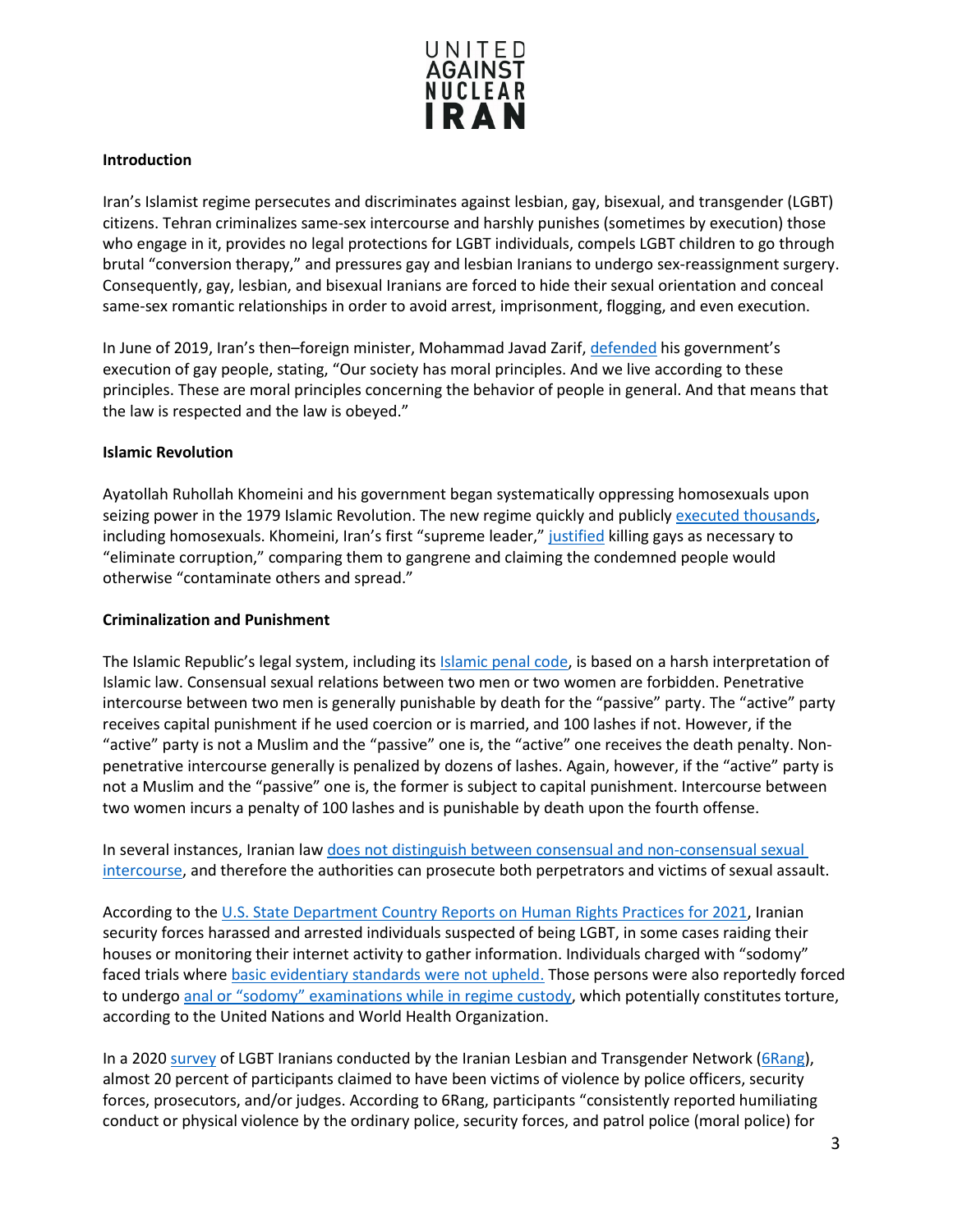

reasons such as different gender expression, breaching binary dress-code norms, insufficient hijab (Islamic veil) or participating in house parties."

LGBT activists in Iran hav[e expressed concern](https://www.state.gov/reports/2021-country-reports-on-human-rights-practices/iran) that the regime has used the pretense of other crimes, such as sexual assault, to execute LGBT Iranians.

In January 2019, Iranian medi[a reported](https://www.jpost.com/International/US-envoy-urges-allies-to-condemn-public-execution-of-homosexual-Iranian-579244) that a 31-year-old man was publicly hanged in the southwestern city of Kazeroon based on criminal charges of kidnapping and same-sex rape charges. In 2017, Iran [hanged](https://www.amnestyusa.org/press-releases/irans-shameful-execution-of-man-arrested-at-15/) a man who was 15 years old at the time of his 2012 arrest on charges of murder and same-sex rape. The executed man maintained that his confession was coerced under torture by regime security forces. In 2016, Ira[n hanged](https://www.amnesty.org/en/latest/news/2016/08/iran-hanging-of-teenager-shows-brazen-disregard-for-international-law/) another man charged with same-sex rape who was 17 years old at the time of his arrest.

In July 2021, the NGO Iran Human Rights [reported](https://iranwire.com/en/prisoners/71206) that the regime had hanged two men, Farhad Najafi and Ali Ahmadi, for "sodomy by force" (i.e., same-sex rape). Another two, Mehrdad Karimpour and Farid Mohammadi, were executed in January 2022 for the same crime.

The regime has prosecuted not only those who engage in same-sex relations but persons who publicly support LGBT rights, as human rights attorney Shadi Sadr [noted.](https://iranwire.com/en/iran/70940) "In a situation where the LGBT+ community is being seen and heard more, the security services are more sensitive and are trying more actively to suppress these movements," she said.

In December 2019, Rezvaneh Mohammadi, an activist for gender equality, [received a five-year prison](https://www.state.gov/reports/2019-country-reports-on-human-rights-practices/iran/)  [sentence](https://www.state.gov/reports/2019-country-reports-on-human-rights-practices/iran/) for the unprecedented charge of "collusion against national security by seeking to normalize homosexual relations." The verdict, imposed by then–Tehran Revolutionary Court Judge [Mohammad](https://www.unitedagainstnucleariran.com/index.php/mohammad-moghiseh-iranian-supreme-courts-new-hanging-judge)  [Moghiseh—](https://www.unitedagainstnucleariran.com/index.php/mohammad-moghiseh-iranian-supreme-courts-new-hanging-judge)known as the "Hanging Judge"—came after the authorities threw Mohammadi into solitary confinement for weeks in the notoriously bruta[l Evin Prison.](https://www.abc.net.au/news/2019-09-13/what-it-is-like-inside-iran-prison-evin/11506214) Her captors tried to force her—including by [threatening her with sexual assault—](https://www.state.gov/reports/2020-country-reports-on-human-rights-practices/iran/)to confess to receiving funds to topple the regime. She is reportedly [out on bail.](https://www.state.gov/reports/2021-country-reports-on-human-rights-practices/iran)

The Islamic Revolutionary Guard Corps (IRGC) [arrested](https://iranwire.com/en/iran/70940) a lesbian from Iraqi Kurdistan named Sarah on October 27, 2021, while she was trying to cross into Turkey. Iranian media reported then that the IRGC had arrested several persons for "forming a female trafficking gang and supporting homosexuals." One of those arrested, was allegedly "the head of a women and girls' network, trafficking Iranian girls to one of the countries in the region for prostitution and guiding and supporting homosexual groups." Prior to her arrest, Sarah had been jailed for three weeks after being interviewed by BBC Persian about the challenges facing LGBT persons in Iraq. She had fled to Iran in order to try to enter Turkey and thereby escape further oppression.

## <span id="page-3-0"></span>**Outing by the Regime**

Iranian law [classifies gay men and transgender women as mentally ill](https://www.state.gov/reports/2021-country-reports-on-human-rights-practices/iran) and therefore excludes them from mandatory military service. Military identification cards identify the legal provisions that justify each cardbearer's exemption. Therefore, the cards effectively "out" those individuals as gay or transgender and thereby leave them vulnerable to violence and discrimination.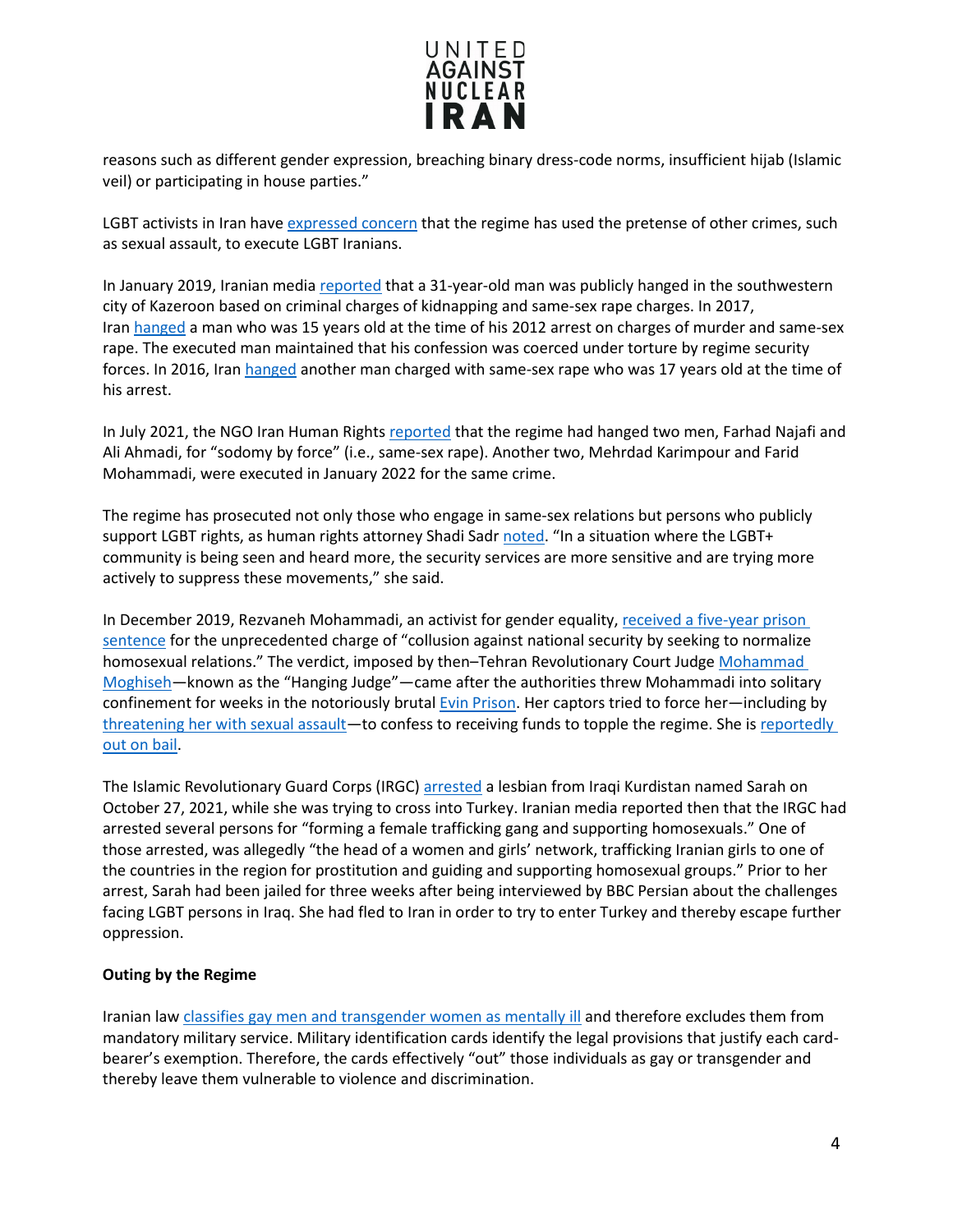

On May 4, 2021, Ali Fazeli Monfared, a young Arab man in the city of Ahvaz, was [kidnapped by his own](https://iranwire.com/en/features/69507)  [family members and murdered](https://iranwire.com/en/features/69507) because he was gay. His half-brother reportedly learned of Ali's sexual orientation when Ali's military identification card came in the mail several days prior.

## <span id="page-4-0"></span>**Treatment in Prison**

The authorities at Evin Prison [reportedly](https://iranwire.com/en/features/69698) treat LGBT inmates worse than the general population, and as badly as political prisoners. Until 2020, most known LGBT prisoners at Evin were segregated in Ward 240, which is run by Iran's intelligence ministry and is notoriously old and filthy. They were held in eight-squaremeter cells. One former inmate, Ahmad, called the ward "Tomb 240" and said that during his incarceration, prison officials and fellow inmates "beat me on any pretext, insulted me, swore at me, and addressed me in terms that I am still ashamed to repeat now." Multiple former prisoners from that ward have claimed that they were denied daily access to the prison store and the kitchen.

In 2020, according to *IranWire*, after reports emerged about conditions for LGBT inmates in Ward 240, such inmates were transferred to a basement in Ward 1. The basement, nicknamed by IranWire "the land of the forgotten," lacks stores, outdoor spaces, or other amenities. Every prisoner is monitored by no fewer than three cameras, and guards continue to inflict "daily insults and humiliation."

Iranian prison guards treat LGBT people worse than any other inmates, [according](https://iranwire.com/en/blogs/69722) to Iranian women's rights activist Mahdieh Golroo, and those prisoners are also often persecuted by their fellow inmates. Golroo, who has repeatedly been arrested and jailed for her activism, says the authorities do not recognize the gender identity of transgender inmates, and thus transgender women are initially housed in men's wards and transgender men in women's wards and "forced to constantly prove their true identities" before they were moved to wards accurately corresponding to their gender. Transgender persons undergoing hormone therapy before their detention are not given access to it in prison.

## <span id="page-4-1"></span>**Absence of Legal Protections**

Iranian law [does not prohibit discrimination](https://www.state.gov/reports/2021-country-reports-on-human-rights-practices/iran) based on sexual orientation or gender identity. The state does not recognize same-sex marriages, civil unions, or domestic partnerships.

## <span id="page-4-2"></span>**Conversion Therapy**

The United Nations [Committee on the Rights of the Child](https://docstore.ohchr.org/SelfServices/FilesHandler.ashx?enc=6QkG1d%2fPPRiCAqhKb7yhsoLV%2bKLJ6ZP5NvlpJ%2b3%2fKzWqgn8BQew%2fsP7yiJji8bpUhL1FTM9OFocxWl70Ezjf32ZgnmpgjWKYz1NQysmsNzcknUyyqXslAx8UTL6Wk5Qs) and [Special Rapporteur on human rights in Iran](https://documents-dds-ny.un.org/doc/UNDOC/GEN/G21/001/53/PDF/G2100153.pdf?OpenElement) have expressed concern about reports that LGBT children in Iran have been forced to undergo purported "therapy"—including administering electric shocks, hormones, and psychiatric medications—to change their sexual orientation and/or gender identity. According to 6Rang, the number of semi-governmental and private clinics using "corrective treatment" for LGBT Iranians continues to increase. Such treatment [reportedly](https://www.state.gov/reports/2020-country-reports-on-human-rights-practices/iran/) includes "electric shock therapy to the hands and genitals… prescription of psychoactive medication, hypnosis, and coercive masturbation to pictures of the opposite sex."

## <span id="page-4-3"></span>**Pressure for Surgery**

Ayatollah Ruhollah Khomeini, Iran's first supreme leader, issued a fatwa (legal opinion) 30 years ago [permitting sex-reassignment surgery.](https://apnews.com/a66b2167bb1744e6b12ba8ff1ef97c21) Consequently, the Iranian regime permits and partially subsidizes such procedures. However, because Tehran criminalizes and harshly punishes same-sex intercourse and